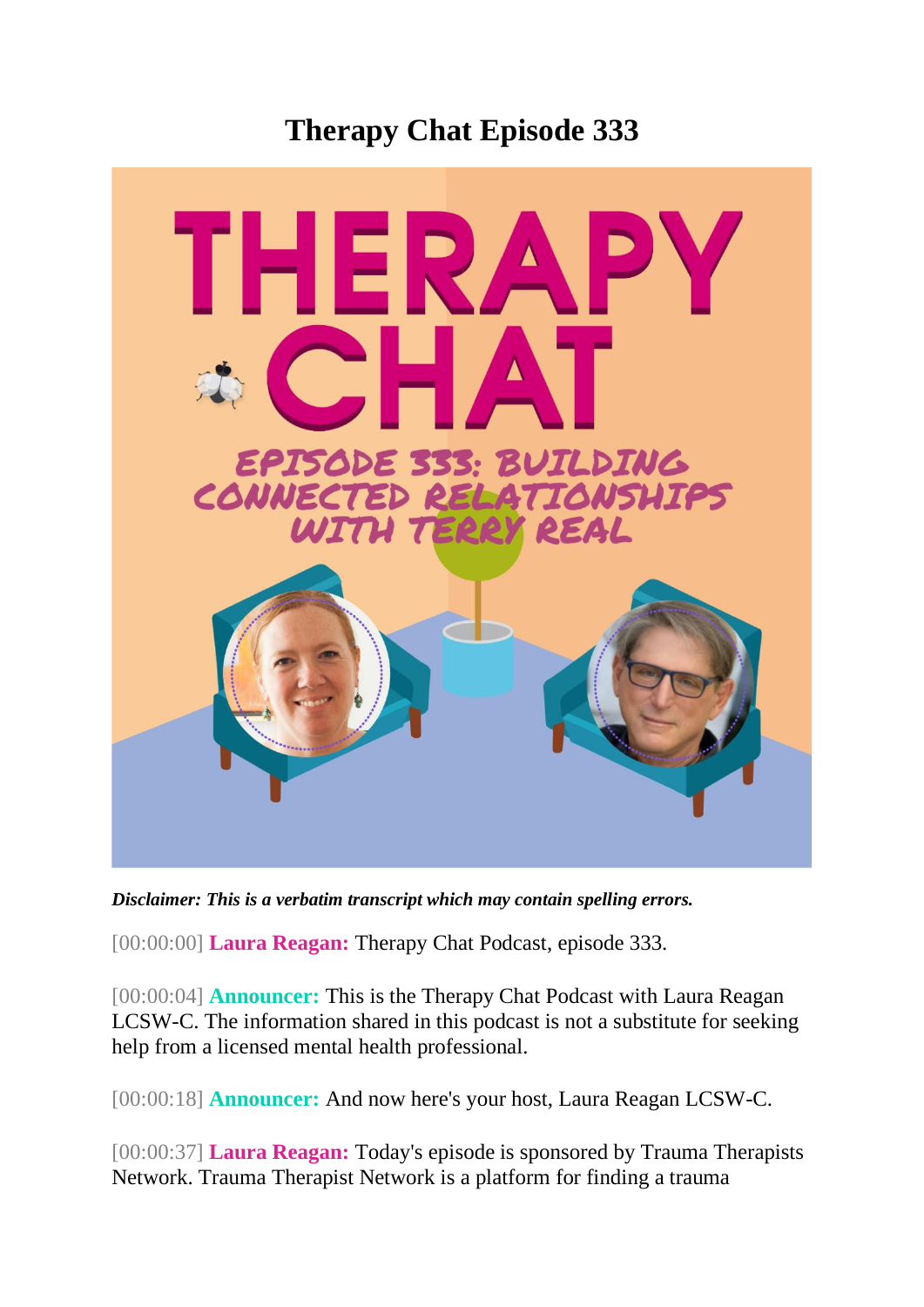therapist, learning about trauma and understanding about how trauma shows up in our lives and what the healing process can look. Go to www.traumatherapistnetwork.com to learn more.

[00:00:59] **Laura Reagan:** This week's episode is sponsored by Therapy Notes. The number one rated electronic health record system available today. With live telephone support seven days a week, it's clear why Therapy Notes is rated 4.9 out of five stars on Trustpilot and has a five-star rating on Google. Therapy Notes makes billing, scheduling, note taking, and tele-health incredibly easy.

[00:01:18] **Laura Reagan:** And now for all you prescribers out there, Therapy Notes is proudly introducing e-prescribe. Use coupon code chat, or click the link in the show notes to get two free months at therapynotes.com.

[00:01:29] **Laura Reagan:** Hi, welcome back to Therapy Chat. I'm your host, Laura Reagan. Today, I'm so honored to be joined by Terrence Real. Terry Real is an internationally recognized family therapist, speaker, and author.

[00:01:45] **Laura Reagan:** He founded the relational life Institute, offering workshops for couples, individuals, and parents, along with a professional training program for clinicians to learn his RLT methodology. He's the bestselling author of, I Don't Want To Talk About It, How Can I Get Through To You and The New Rules Of Marriage and his new book, which comes out in 2022 in June is called Us: Getting Past You And Me To Build A More Loving Relationship.

[00:02:12] **Laura Reagan:** So excited to speak with Terry today, I have originally learned about his work from his book. I Don't Want To Talk About It, which is about men's depression and the intergenerational transmission of trauma. From patriarchy and culture to families where men are made to be, they're told they're supposed to be a certain way.

[00:02:36] **Laura Reagan:** And that includes moving away from tenderness and how that interferes with their relationships, with their partners, their children, and themselves. So this is something that I, I hear coming up in my practice a lot, whether I'm working with, well people of any gender, the hypermasculinity and the harm that it causes to the individual and to the individual within their relationships.

[00:03:02] **Laura Reagan:** It's not just men who are harmed by patriarchy, of course. It's a violent structure that we all live within. In Western culture, at least.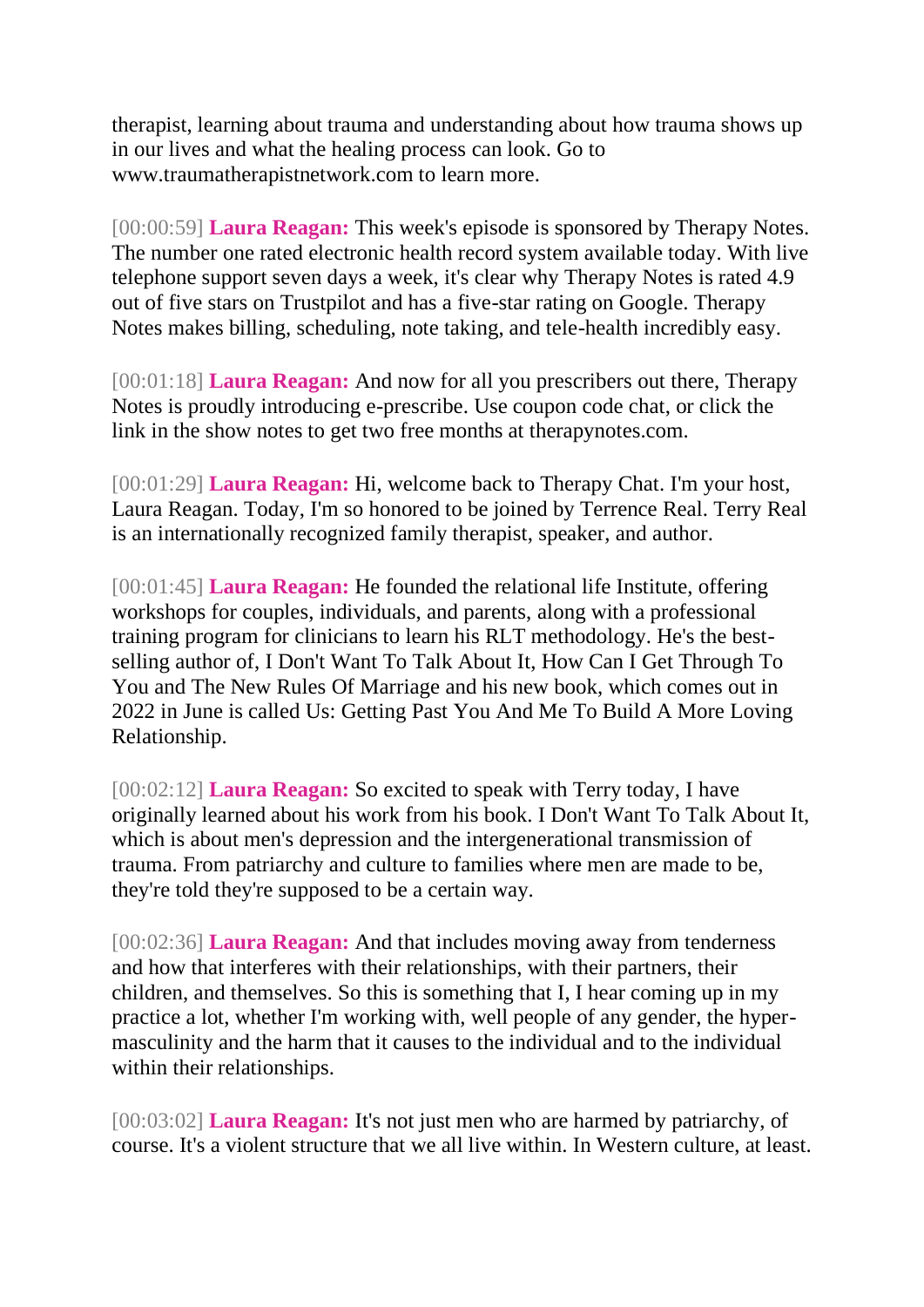So, I'm really pleased to be speaking with Terry today, and I hope that you will enjoy our conversation. Let's dive right in.

[00:03:23] **Laura Reagan:** So excited to be speaking today with Terry Real. Terry, thank you so much for being my guests today on therapy chat.

[00:03:31] **Terry Real:** Oh it's a pleasure, thank you for having me.

[00:03:34] **Laura Reagan:** I'm really excited. So can we start off by you just telling our audience a little bit about who you are and what you do.

[00:03:41] **Terry Real:** Sure.

[00:03:42] **Terry Real:** I am a couples and family therapist by training; psychiatric social worker by degree. I taught at the Family Institute of Cambridge for, I don't know, 25, 30 years. Back in the nineties, I wrote a book called I Don't Want To Talk About It. And I don't know whether to be proud or ashamed to say it was the first book ever written about male depression until that book came out. You know, women were seen as being depressed three to four times more often than men. It was a woman's disease.

[00:04:16] **Terry Real:** I'm very proud of having a part in putting male depression on the map. And what I said in the book is that there are just as many depressed men as women, but since then it's been taken up by others that we express it and experienced depression differently than women do. Women tend to pull in to internalize ruminate blame themselves.

[00:04:39] **Terry Real:** Men tend to self-medicate, act out externalized. And when you look at the rates of women's depression and men's depression, and then you factor in alcoholism, domestic violence, infidelity, it turns out that we're neck and neck. And so what I said in I Don't Want To Talk About It is, you don't see a man's depression often.

[00:05:04] **Terry Real:** You see the, the attempts that he's making to run from the depression, but more broadly, the book was about what we in our culture do to boys and men. It really was the beginning of a 30 year process, critiquing and deconstructing patriarchy and in the work that I do called relational life therapy. We lead men and women and non-binary folks into intimacy by leading them beyond patriarchy.

[00:05:37] **Terry Real:** So it's a practical methodology for breaking up traditional gender roles and moving us beyond them. After the book came out,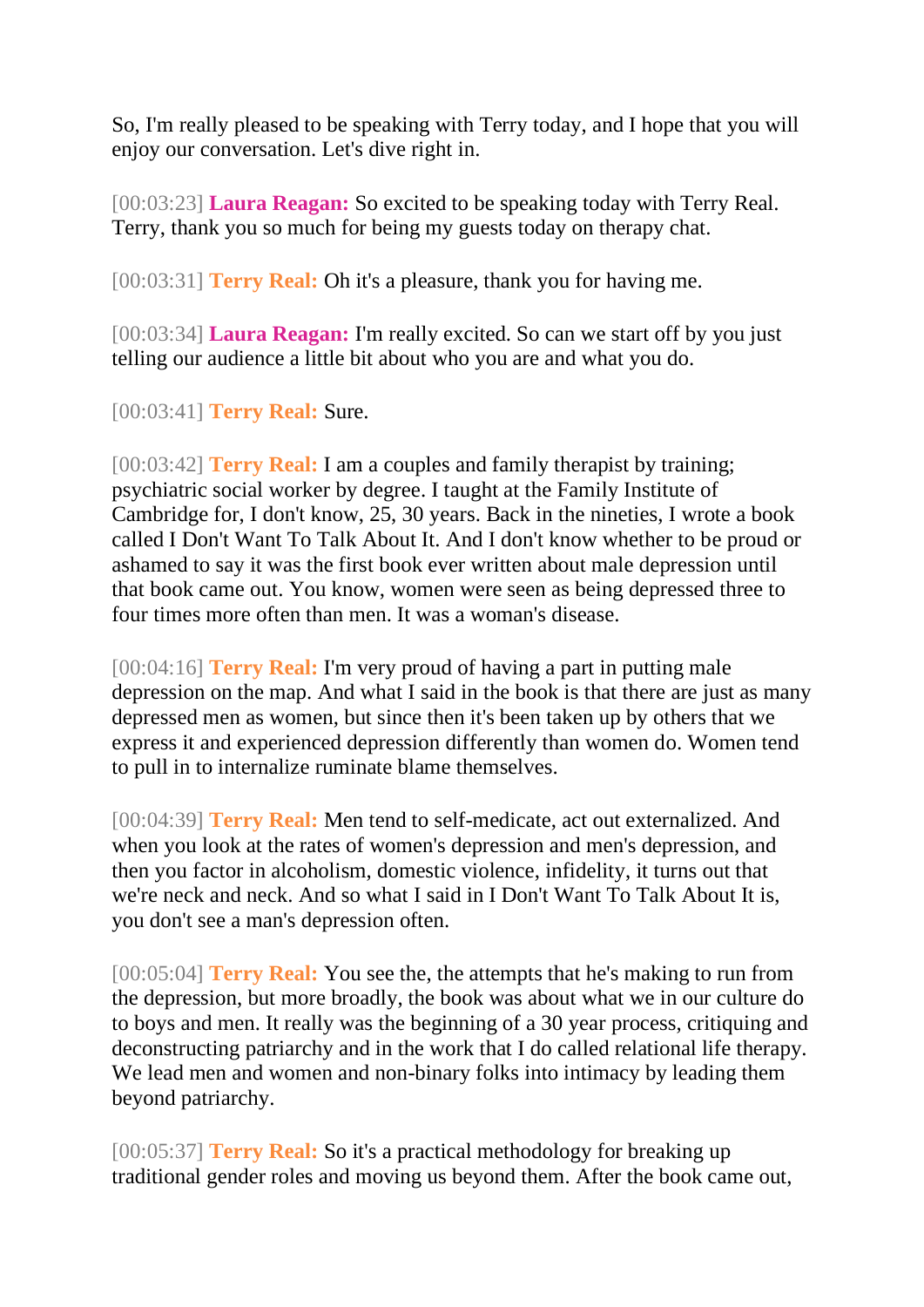there are an estimated 6 million depressed men in America at any given point. So it did real well. And I got calls from all over the country, all over the world saying, is there somebody in Maryland or Topeka or wherever the does the work that you described?

[00:06:04] **Terry Real:** And after a while, the light dawned on me and I said, look, if you're desperate enough and you have the resources come to Boston, where I live and practice and what evolved was a two day, I call it relational intervention. You come, you spend two days at the end of the two days, you're either on track or getting a divorce.

[00:06:23] **Terry Real:** What I noticed in these two day interventions with two things, one, they were very successful. I say, 19 out of 20 couples did well. And two, I broke just about every rule I'd ever learned in therapy school, about how to do therapy. I was not neutral. I was relational. I judiciously self-disclosed. I made a point of it. I, uh, took sides, uh, often, uh, sided.

[00:06:52] **Terry Real:** I dealt with power imbalances and I threw my weight behind a disempowered one, often the woman, not always, and brought them up in relational life therapy. We have a saying, we want the mighty to melt and the weak to stand up. And so that was the word we dealt with. Power imbalances. We dealt with patriarchy.

[00:07:13] **Terry Real:** And, uh, we did really well and I created a school called Relational Life Therapy. We have a, about a two year training program. We're a re revamped school and we're opening up the doors in May for people I've trained several thousand therapists around the country over the years. And then I've written a new book called Us: Getting Past You And Me To Build A More Loving Relationship.

[00:07:42] **Terry Real:** And that is really about, well, we'll talk about it, but it's really a critique of individualism, the toxic culture of individualism, and that neurobiologically, we're not individuals, we co-regulate each other and that's a mess. And then when we move beyond the culture of patriarchy and individualism and really step into what I call ecological wisdom, that we're not separate from nature, surely not in control of nature.

[00:08:13] **Terry Real:** We're a part of nature. Whether the nature you're trying to control is your wife and kids or your body, or your mind or your thinking. Trading in a power and control individualistic model for a collaborative working with being in the spirit of kind of ecological model, all the terms, change, everything changes.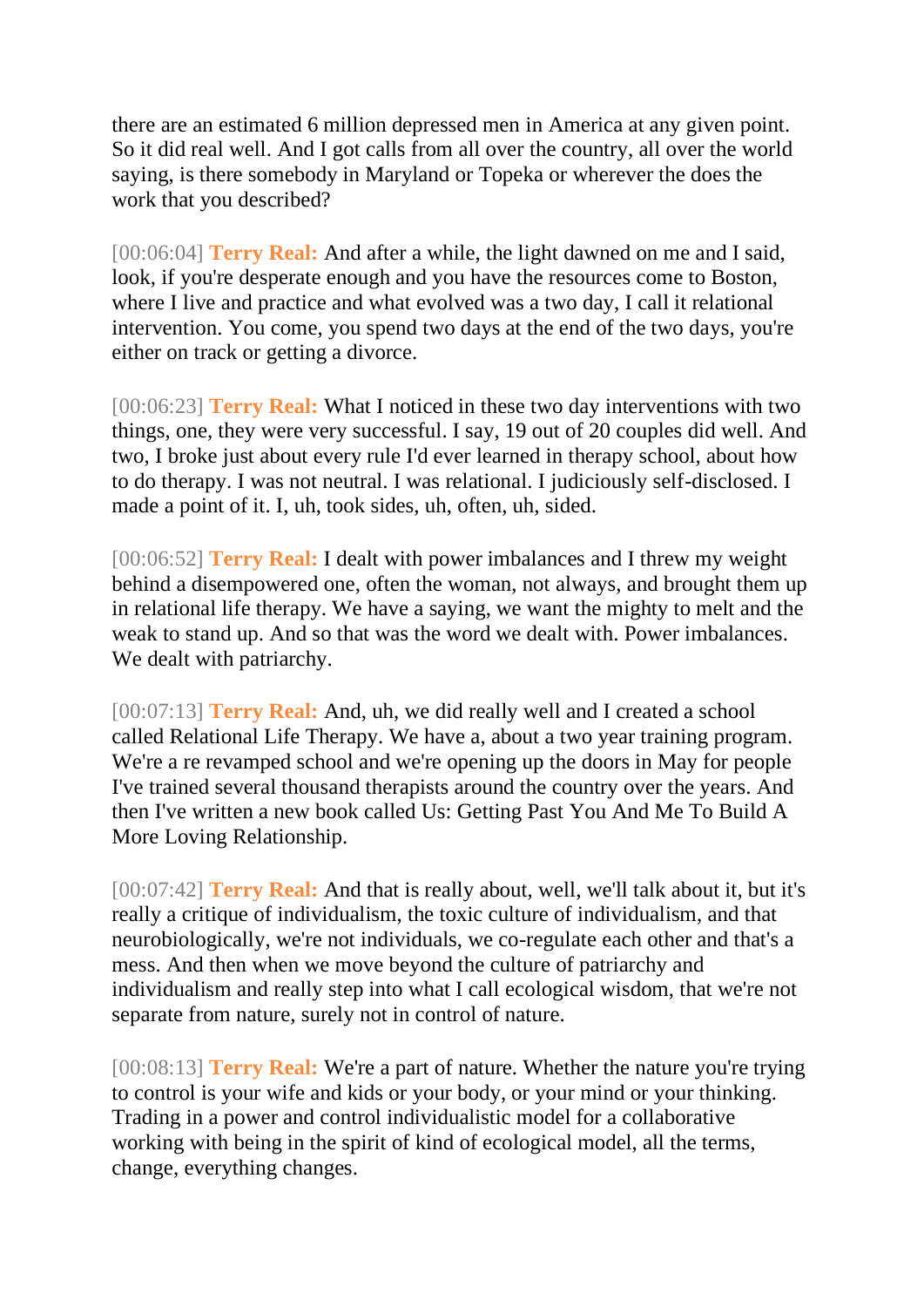[00:08:38] **Terry Real:** So the book, which I'm very proud of really goes through the neurobiology of co-regulation. The, uh, the myths of the individual, the history of individualism in the west. There's a chapter on that. And then when you stop thinking about yourself as an individual and start acting like a team, the bulk of the book is full of practical skills for couples and for a couples therapists on how to really make that shift.

[00:09:08] **Terry Real:** For example, to give you a little example, you know, I have a saying, you can be right, or you can be married. What's more important to you and the ecological or relational answer to the question. Who's right. And who's wrong is who cares? It doesn't matter. Those aren't the terms, the terms are, how are you?

[00:09:26] **Terry Real:** And I'm going to make this work in a way that's going to work for both of us. And so the book is full of skills about how to speak, how to listen, how to respond, how to repair, how to cherish, and then it moves from there to bigger picture, um, moving out of a power control model, moving out of what I called the great lie that Western civilization has been based on the lie that an individual could be.

[00:09:55] **Terry Real:** Essentially superior or inferior to another individual. And I talk about race and I talk about gender and I talk about the ecological crisis or, global warming. So it's a deep dive that travels from our neurobiology, through our personal relationships, to our relationship, to the culture, to rather races and to the world at large.

[00:10:23] **Laura Reagan:** Wow. Yes. That's amazing and exciting. I can't wait to be able to read the whole book. It sounds wonderful. And you know, it doesn't really take a lot of imagination to see how. Our own disconnection from our own nature makes us disconnect from whether it's siblings, parents, our children, our friends, or our partners, you know, and then the wider community of humanity and nature and you know, the whole world.

[00:10:59] **Terry Real:** It's all the same stuff. But if I start with neurobiology and promo a B, uh, what we know is that the autonomic nervous system scans the body four times a second, going, am I safe? Am I safe? Am I safe? Am I safe? And if the answer is, yes, I feel safe. Then we stay in what I call the wise adult part of us, prefrontal cortex, the part of the brain that evolves last in someone's development.

[00:11:30] **Terry Real:** The part of the brain that evolved last of the species, the most mature part of us that can stop and think and make deliberate decisions.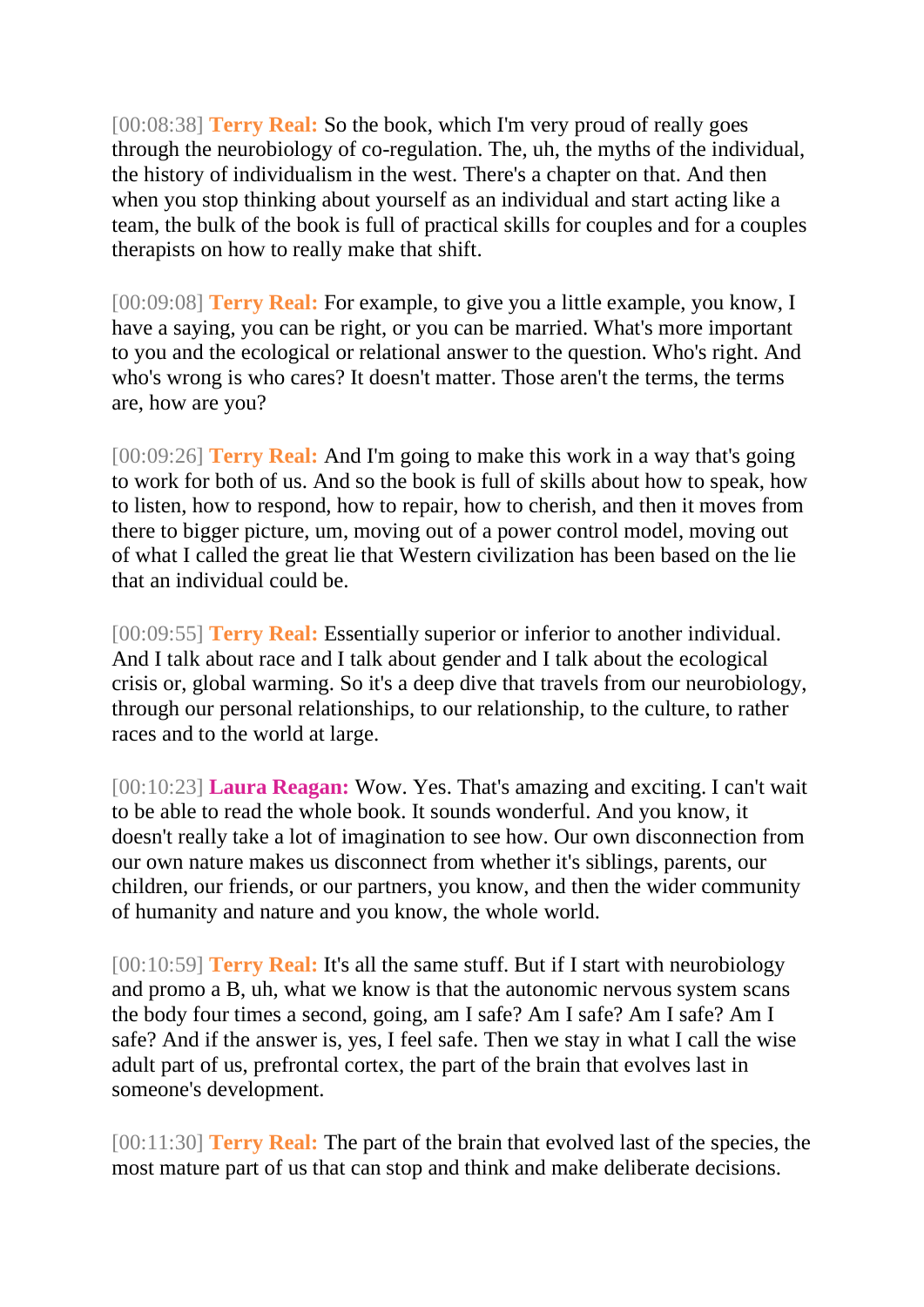What happens if the answer is no, I don't feel safe. If you lose what I call us consciousness, that prefrontal cortex, you lose the sense of relationship of the whole. And it reverts to me, me, me, me, me.

[00:11:56] **Terry Real:** Me versus you, you lose abundance. You live in a, uh, impoverished world in which it's me versus you win, lose zero. Um, and it's a fight to the death and it's about my survival. And you literally moved to a different part of the brain to the subcortical limbic system in amygdala when you're triggered. And the whole book is about, okay, when you're triggered, when you are overrun with that automatic part of you, which I call the adaptive child part of us, how do you develop the practice?

[00:12:36] **Terry Real:** Of what I call relational mindfulness. How do you literally build the muscles in that very heated moment of taking a breath, taking a break, taking a walk around the block if you need to. Having a little chat with your inner child, having, uh, doing some breathing, doing some meditation, uh, doing some of those regulation techniques that we know from trauma, taking a break, using some of those reregulation techniques that we've learned from trauma.

[00:13:06] **Terry Real:** And centering yourself back into the wise adult part of you. And then going back into the fray, that one of the things I say is, you know, I do workshops around the country and one of my, I have slides like everybody else. And my favorite side of the workshop shows this, or other workshops teach you skills.

[00:13:29] **Terry Real:** We deal with the part of you that won't use them.

[00:13:33] **Laura Reagan:** Ha ha ha, perfect!

[00:13:36] **Terry Real:** Because when we're triggered, we lose the us and we move into our trauma and we don't move into what I call the wounded child part of us. We move into the adaptive child. I want to share a Gabor Mate saying it: rarely do you see the wound, what you see is the scar tissue.

[00:13:57] **Laura Reagan:** That makes so much sense, yeah.

[00:13:59] **Terry Real:** And, and in relationships you rarely see a wounded child.

[00:14:03] **Terry Real:** You know, the world, that child part of us, very young 3, 4, 5, uh, just wants to crawl up in somebody's lap and cry. A wise adult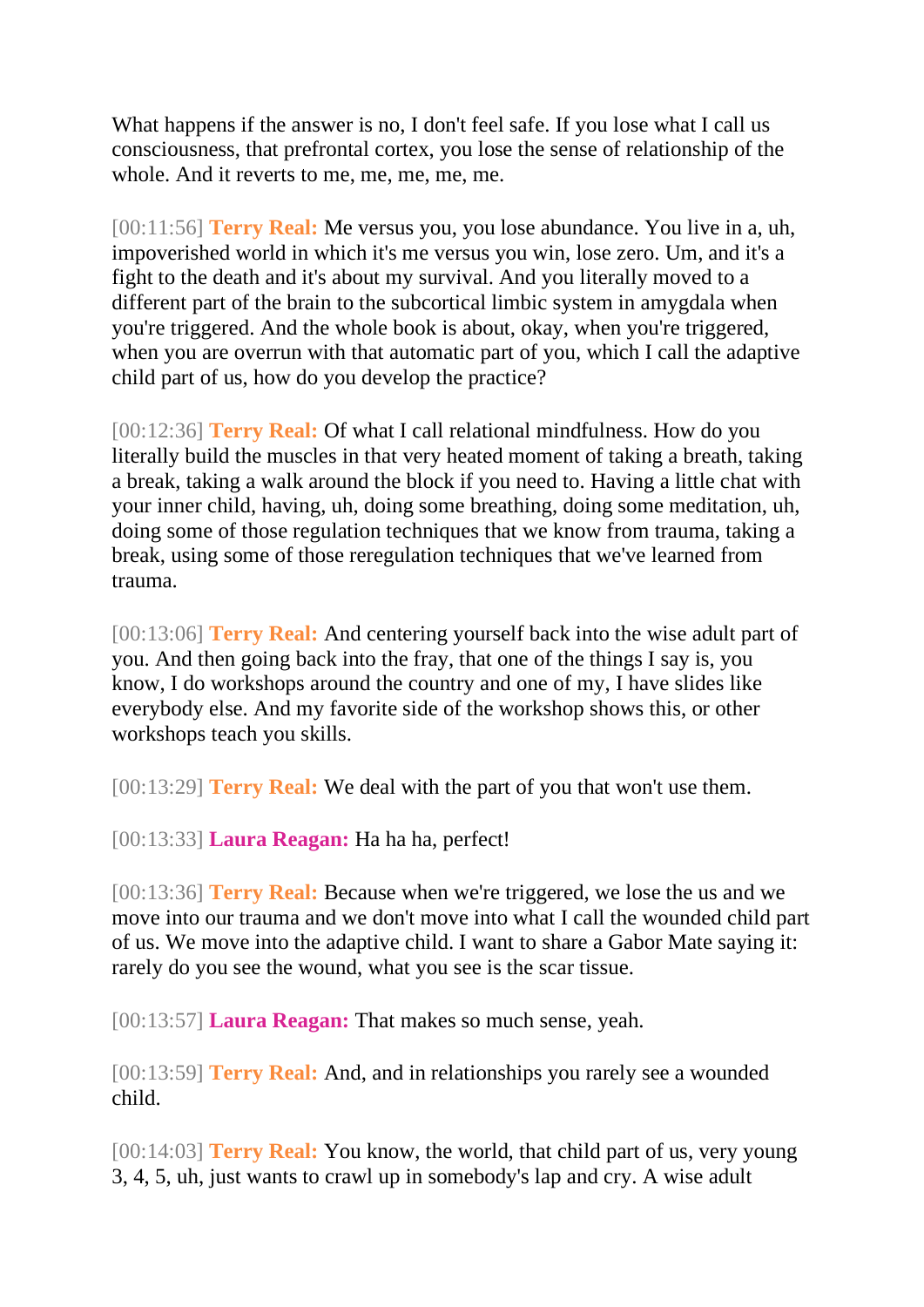knows what they're doing, but between these two is what I call the adaptive child part of. Kind of empty chair or salty, uh, therapy work with the adaptive child shows you five, six all the way up into teens, twenties.

[00:14:28] **Terry Real:** And that's the part of you that you created to adapt to whatever the crazy situation was that you were in the middle of. And most of the people that I see and I see couples in extremis, but most of the couples that I see most of the people have been living most of their lives. Out of their adaptive child part, thinking that that's an adult and it isn't, it's a kid's version of an adult and it's rigid and it's immature.

[00:15:01] **Terry Real:** It's repetitive. You do the same damn thing over and over again. And this is the art of moving beyond that part into something more. Observational deliberate, mature, and relational. And how to make that work for you in your, in, in you're. One of the things I say is people often will tell you that, uh, relationships take work, but they won't tell you what it is.

[00:15:28] **Terry Real:** The real work of relationships is not even day to day. It's minute to minute. In this triggered moment right now. Am I going to fight the way I always do? Or am I going to shut down the way I always do? Or am I going to try and fix it all the way I always do? Or am I going to take a breath? And move into a different part of me that can make better choices than my automatic, uh, responses.

[00:15:57] **Terry Real:** Th the great spiritual teacher Krishna Murti once said true liberation is freedom from our own automatic responses. And this is about when one of the things I say is when an inner child kicks up, including the adaptive child, part of you fights flight, or fix you, put them on your lap. You put your arms around them.

[00:16:18] **Terry Real:** You'll listen to them. You'll love them. And you take their sticky hands off the steering wheel, you in the back seat. I am going to deal with my spouse, not you. And in doing that, we use the relationship, not in a way that our partner here is our trauma, but in a way that the relationship can heal our trauma.

[00:16:41] **Terry Real:** And I think this has been a big missing element in all the trauma conversation. We've been having, it's also individualistic. You can use, look, your trauma will spill out into your relationship. That's the bad news, and you can use this practice inside your relationship, not for your partner to heal your trauma, but for you to heal those inner children, by putting your arms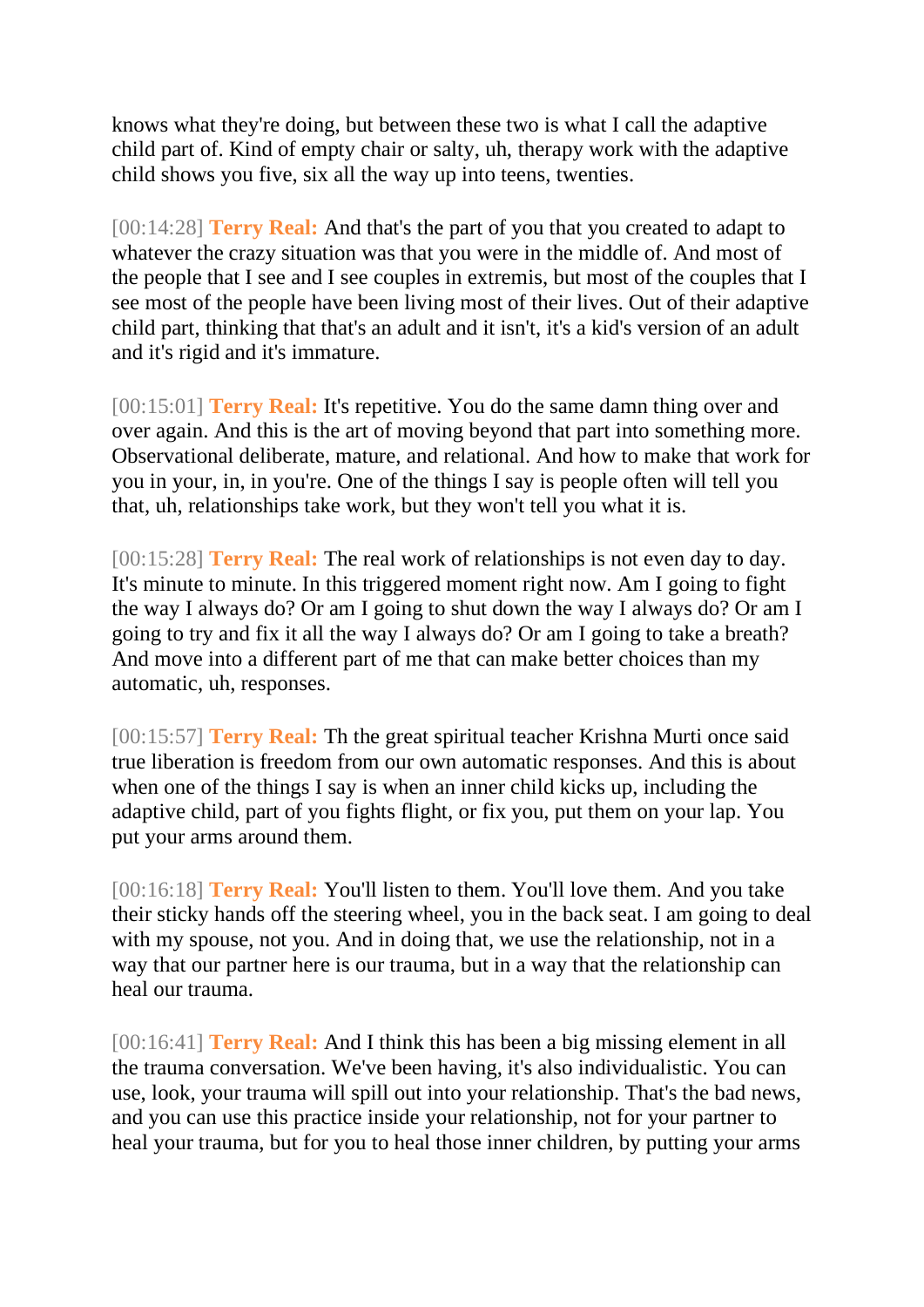around them and forming a loving in some ways, parental relationship with them.

[00:17:12] **Laura Reagan:** That's beautiful. And every word you said just felt so true to me. And I think about, you know, this like way that we then, you know, as a trauma therapist and a trauma survivor and a person who's in a longterm relationship, I've been married for 25. This is my 26th year of marriage this year.

[00:17:31] **Terry Real:** Congrats.

[00:17:32] **Laura Reagan:** And thanks.

[00:17:34] **Laura Reagan:** You know, I think it's become apparent to me maybe in the past five years through the help of my therapist, that. You know, things that I am projecting onto my partner as them doing something to me is really me kind of reliving what was done to me in a, in a previous relationship, you know, during childhood, most likely, or really, you know, teen or early adulthood.

[00:17:59] **Laura Reagan:** And, and it does. And it's like the, he becomes that, but it doesn't like, it's not like he looks like the person that did that, or he's not them.

[00:18:13] **Terry Real:** Yeah, something is happening, you know, trauma triggering.

[00:18:17] **Laura Reagan:** It's so subtle.

[00:18:18] **Terry Real:** Well, all your partner has to do is behave in a way that is similar enough to what happened to you early on that it kicks out the response that's trauma triggering. You don't remember trauma, as we all know. The combat vet who hears a car backfire and spins around, like, he's got a gun in his hand.

[00:18:38] **Terry Real:** There's not thinking I'm walking down main street, remembering combat in combat. And, you know, I had a critical violent father. So did my wife, Belinda. Belinda comes in and she's angry about this, that, or the other thing that she's critical. I'm that four year old boy and that towering father six foot 3, 240 pounds.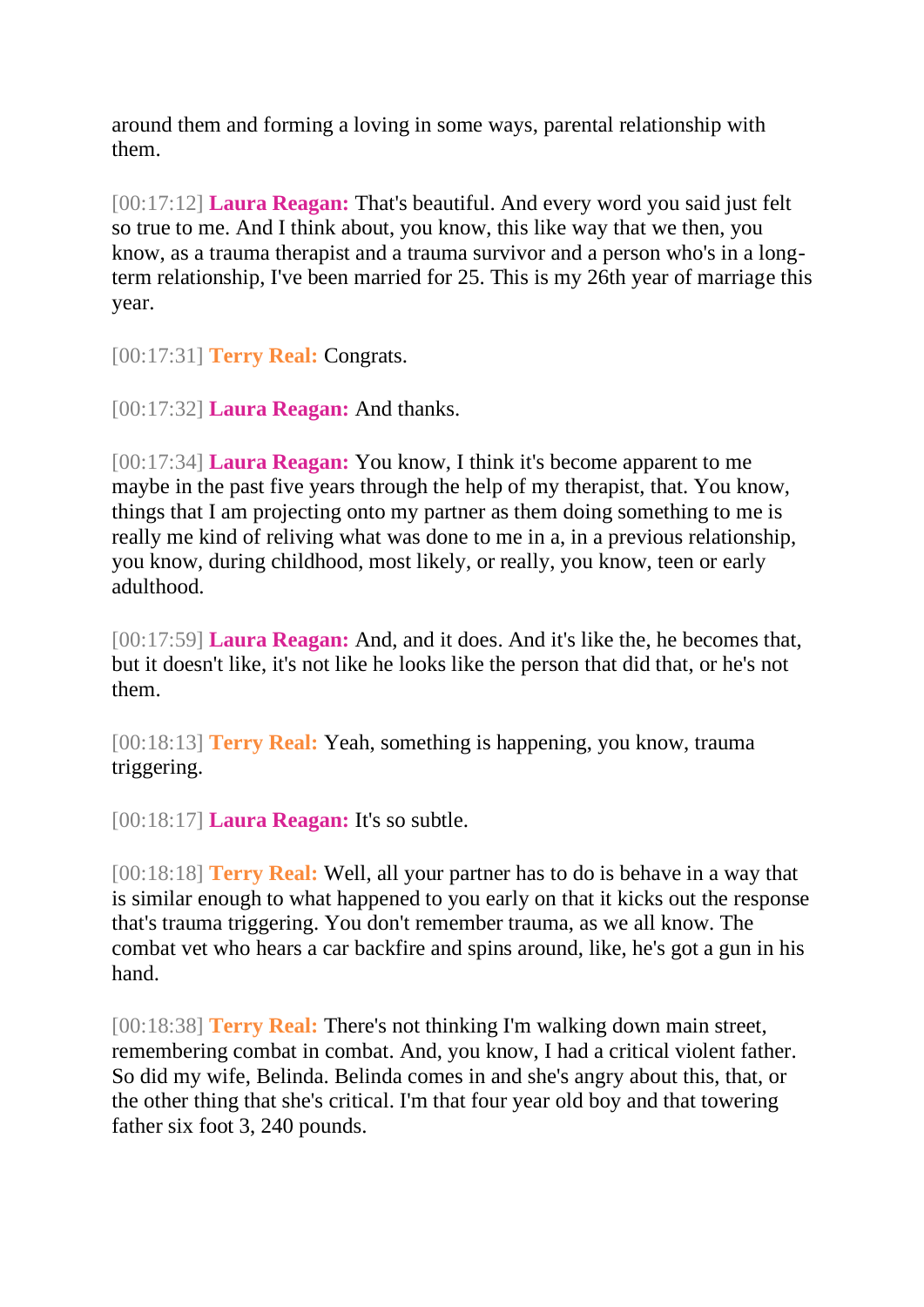[00:19:01] **Terry Real:** And, you know, I am ready to either duck under the rug and hide or bopper in the nose and fighter. And that's that adaptive child response. I call it whoosh, w H O O S. It's just a wave that comes right up from the fit. Now the one thing I do want to say, and that I teach my students is this. I always ask my students to be respectful of the exquisite intelligence.

[00:19:32] **Terry Real:** Of the adaptive child, you did exactly what you needed to do back then to preserve your autonomy and your integrity and your spirit. But I have a saying adaptive then, maladaptive now. Exactly what you needed to do. And that, that environment in which were, you were a little dependent being, uh, is probably what's ruining your current intimate relationships. So let's shake hands with that adaptive child. Let's embrace her, get to know her. Uh, but let's not let her run your marriage. That's a bad idea.

[00:20:11] **Laura Reagan:** Yeah. And I think one of the hardest things about it is that you don't know it's happening until you become skilled at recognizing the way it feels in you when you're triggered too.

[00:20:21] **Laura Reagan:** So it's like, it's a body response a lot of times. And I think, you know, you can please speak to this. I'm not a couples therapist. I do individual therapy, but the, you know, the common dynamic is women being more verbally expressive with their emotions because that's culturally more, at least women to women.

[00:20:41] **Laura Reagan:** We talk with each other about our emotions and men to men talk about sports.

[00:20:48] **Terry Real:** What happened at the ballgame? You know, and that goes back to patriarchy because our adaptive children, and this is where in the book, I think I'm proud of the book moves beyond the personal relationship to look the adapted children are cultural artifacts in the socializing agent in your childhood.

[00:21:10] **Terry Real:** Were your parents. And your family and the other kids on the playground and that culture doesn't wind up in us in some abstract way. It's the people who raised us. And so, you know, my God, I was treating a guy. He was a sex offender. He would publicly masturbate. And I unwind his childhood and he had a brutal macho stepfather who he remembered.

[00:21:40] **Terry Real:** He hadn't remembered this in forever, but he did in the therapy, lined up his entire family when he was three years old. Took his favorite blanket, his blankie, and burn it to the ground because he was too old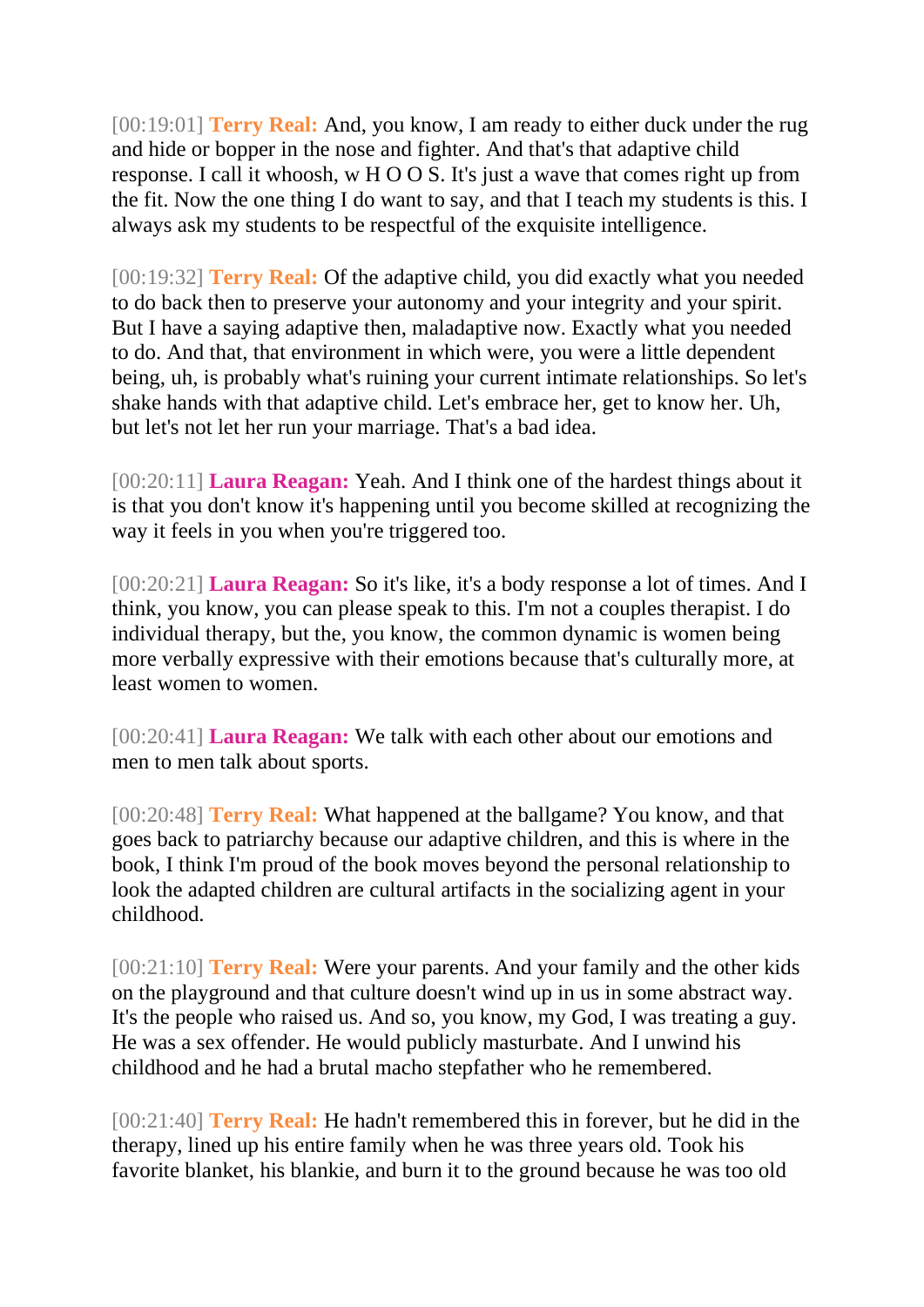for that now. That is the imposition of patriarchy on a three-year-old little boy, uh, is from, this is not abstract.

[00:22:02] **Terry Real:** This is what happened to you. And, uh, what's happening across the board is that the adaptation of men and women are such that we know from the feminist literature that women lose their voices at 13, 14, 15 become over accommodating and slash resentful. The word to girls and women is disempowerment. And the healing move of that trauma is to reempower them.

[00:22:32] **Terry Real:** The, the, the, the healing move for boys and men comes from the trauma of disconnection. Boys and men are not disempowered. If anything, we're falsely empowered, we're overly empowered, but we are disconnected. The way you turn a boy into a man in this culture to this day. Although it's better with the younger, the man, the better, but to this day, this through distribute, disconnect them from their hearts, from their feelings, when they're vulnerabilities, you disconnect them from others.

[00:23:05] **Terry Real:** The essence of traditional masculinity is invulnerability. The more invulnerable you are, the more manly you are, the more vulnerable you are, the more girly you are and what we know. I mean, thank you. Benet Brown is we, we, humans connect through vulnerability. So you have, you have millions of dissatisfied women who want more emotional connection from men.

[00:23:31] **Terry Real:** Then we raise boys and men to deliver now most therapy. And certainly culturally, there's been a huge backlash which is, you know, filming with Jesper shut up and learn to be more accepting, all would be well, which men's men's style of intimacy. What is men masculine intimacy. They bowl together and don't talk.

[00:23:54] **Terry Real:** No, that's not it.

[00:23:56] **Laura Reagan:** Or have sex.

[00:23:57] **Terry Real:** Yeah, right. I don't want women to stand down. I want men to stand up and meet these new demands. I take sides. I say the intimacy that women are asking for is good. You'll live longer. It's good for your kids. It's good for your body. Step up and do it. The way that women are calling about asking for that intimacy may suck.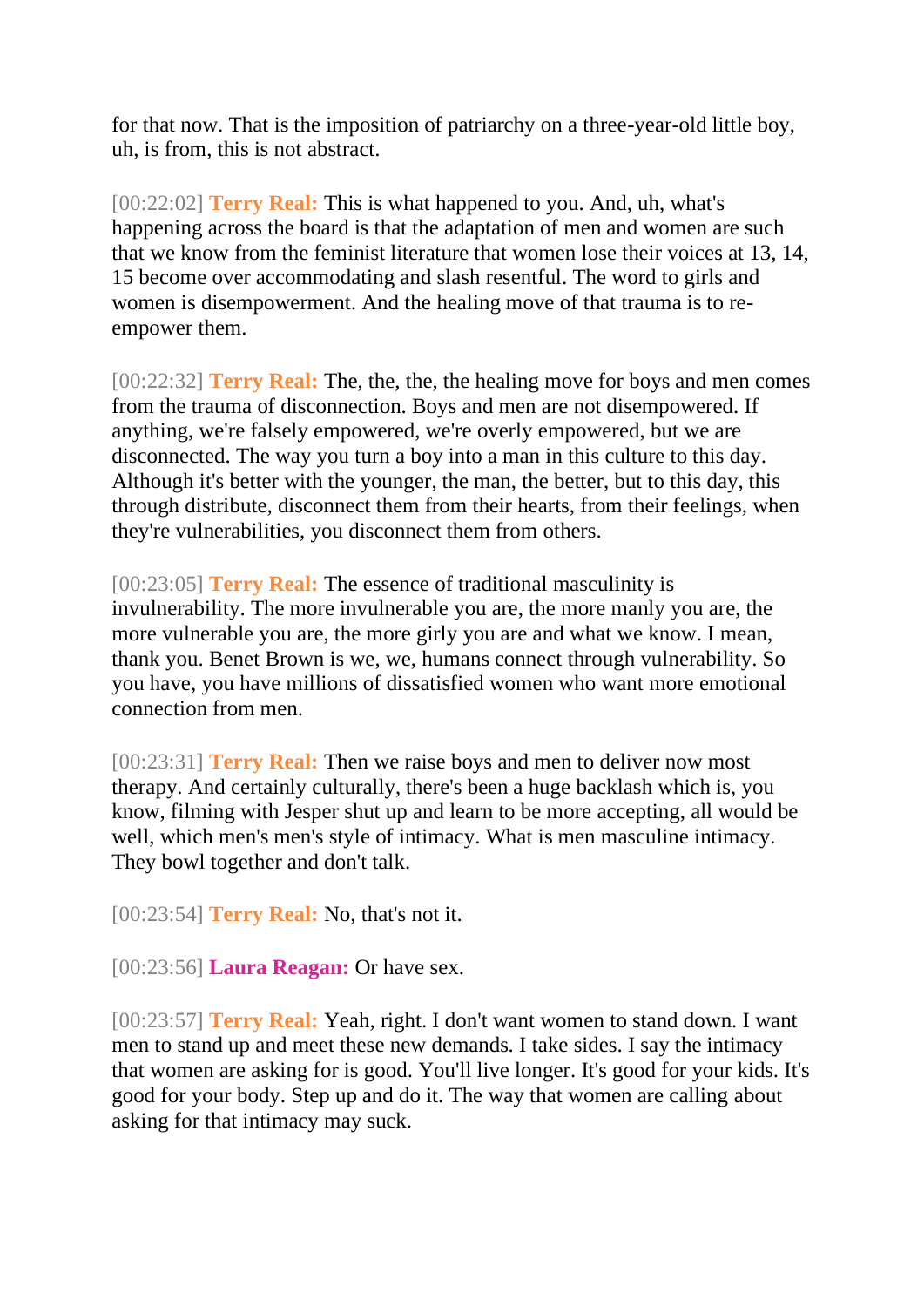[00:24:18] **Terry Real:** But and need a lot of work, but what they're asking for is a good thing. So, you know, I'll be sitting with Harry and I'll say, Harry, here's a piece of paper, here's a pencil. I want you to jot these down joy, pain, anger, fear, shame, guilt, love. For your listeners. Let me do that again. Joy pain, anger, fear, shame, guilt, love.

[00:24:42] **Terry Real:** Okay, great. What are you feeling right now? Right now as you're sitting in that chair, what are you feeling? I guess I'm a little nervous. I'm going to okay. That's fear. Where is that in your body? It's in my chest. Good. Uh, kind of butterfly. Okay. If those butterflies could speak, what would they say? I don't want you to judge me. Great.

[00:25:02] **Terry Real:** What else are you feeling? Well, uh, uh, I'm feeling like I love my wife and I don't want to screw things up. Great. Where's that love in your mind? And you take a guy who's completely emotionally inarticulate. You give him structure, mentoring and help. And the end of the exercise. I'm telling you, Laura, Harry has identified five or six feelings by the time we're done.

[00:25:27] **Terry Real:** He never done anything like that in his life before. And I get to say this wonderful thing. I turned to him and I say, Harry, you're a passionate man. You have a ton of feelings. It turns out your feelings never left you, you left them. They've been percolating all along. All you have to do is turn the satellite dish in and pay attention to them.

[00:25:48] **Terry Real:** And they're right there. And this is the kind of close. Active mentoring that I think men in particular need in therapy and that we're taught as therapists to not do. And, uh, so relational life therapy. What I, the school I've created does break a lot of the rules and it deals with some of the issues in very concrete, pragmatic ways that I think a great deal of therapy misses.

[00:26:19] **Laura Reagan:** Running a group private practice has been a challenging and rewarding experience. And one thing that has made it so much easier is Therapy Notes. Therapy Notes makes billing, scheduling, note taking and tele-health incredibly easy. If you're coming from another EHR, like I did, Therapy Notes makes the transition incredibly easy.

[00:26:38] **Laura Reagan:** Importing your demographic data free of charge so you can get going right away. My team has found Therapy Notes very easy to learn. It's intuitive. The customer support is second to none. And that's one of the things that has kept me a Therapy Notes customer for several years now.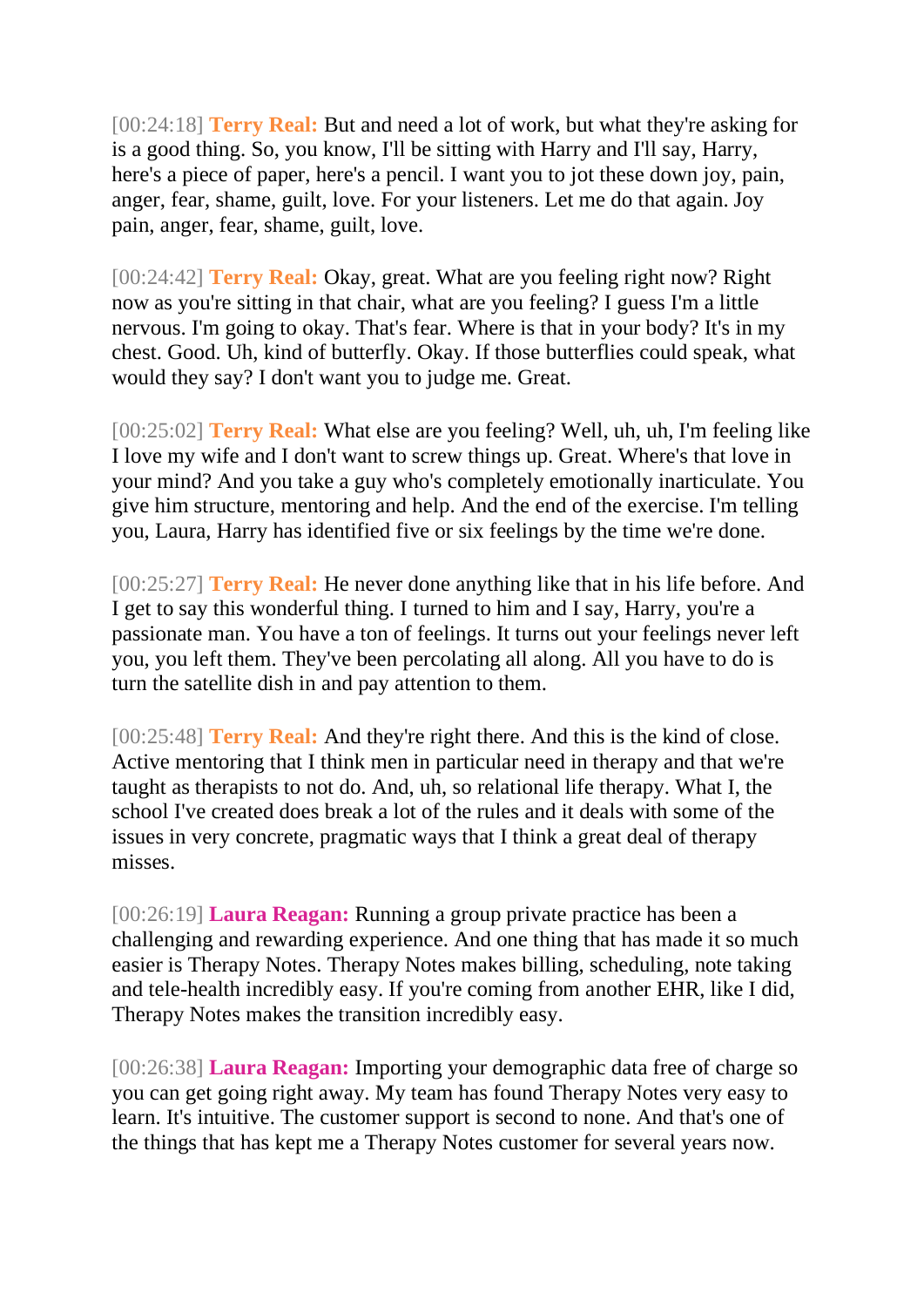Anytime I've needed to contact Therapy Notes for help with an issue, I couldn't figure out on my own.

[00:27:01] **Laura Reagan:** I've been able to get through to someone and resolve the issue within 15 minutes, 99% of the time. Find out what more than a hundred thousand mental health professionals already know. Try Therapy Notes for two months, absolutely free. Just click on the link in the show notes or enter the promo code chat at therapynotes.com.

[00:27:22] **Laura Reagan:** Well, and that goes to, you know, what we always hear in therapy that men do better with concreteness and, you know, structure and directiveness instead of just, you know, feeling like they're on the spot to tell what they feel when they don't know how to name it. And they're just becoming more and more uncomfortable and wanting to escape from the situation.

[00:27:43] **Terry Real:** Yeah, I think that's right. So, you know, it's one thing to say it will open your heart and be vulnerable. It's another thing to say, oh, by the way, if you're doing, when your heart and be vulnerable, you will be undoing masculinity. You will be breaking all the rules that were imposed upon you as a boy. And it's yet another thing to say, open your heart and be vulnerable.

[00:28:07] **Terry Real:** Let me take you by the hand and show you how to do it. And that's the work that needs to be done I believe. Now there's a corollary piece for women. If I may. Under a patriarchy and I like to say we're fish and patriarchy is the water we swim in a, under a patriarchy. You can be, uh, connected or you can be powerful, but you can't be both at the same time.

[00:28:32] **Terry Real:** Let me say that again, under patriarchy, you can be connected. Affiliative accommodating quote, unquote feminine, or you can be powerful. Instrumental, competent can do quote unquote masculine, but you can't be both at the same time because power as Riane Eisler put it as power over. Not power with its dominance.

[00:28:55] **Terry Real:** And so when we move into the power division, we break connection. And what happens with many women that I see in my office is they eat it and eat it and eat it and eat it. And when they finally do quote, unquote, find their voices, it's like, I am woman. Hear me roar, you know, this is what I call individual empowerment versus relational empowerment. Individual empowerment is, I was weak. Now I'm strong. Go screw yourself. I'm going to bark it out and I don't give a good god damn how you feel about it. Relational empowerment, which is brand new for our culture is I was weak. Now I'm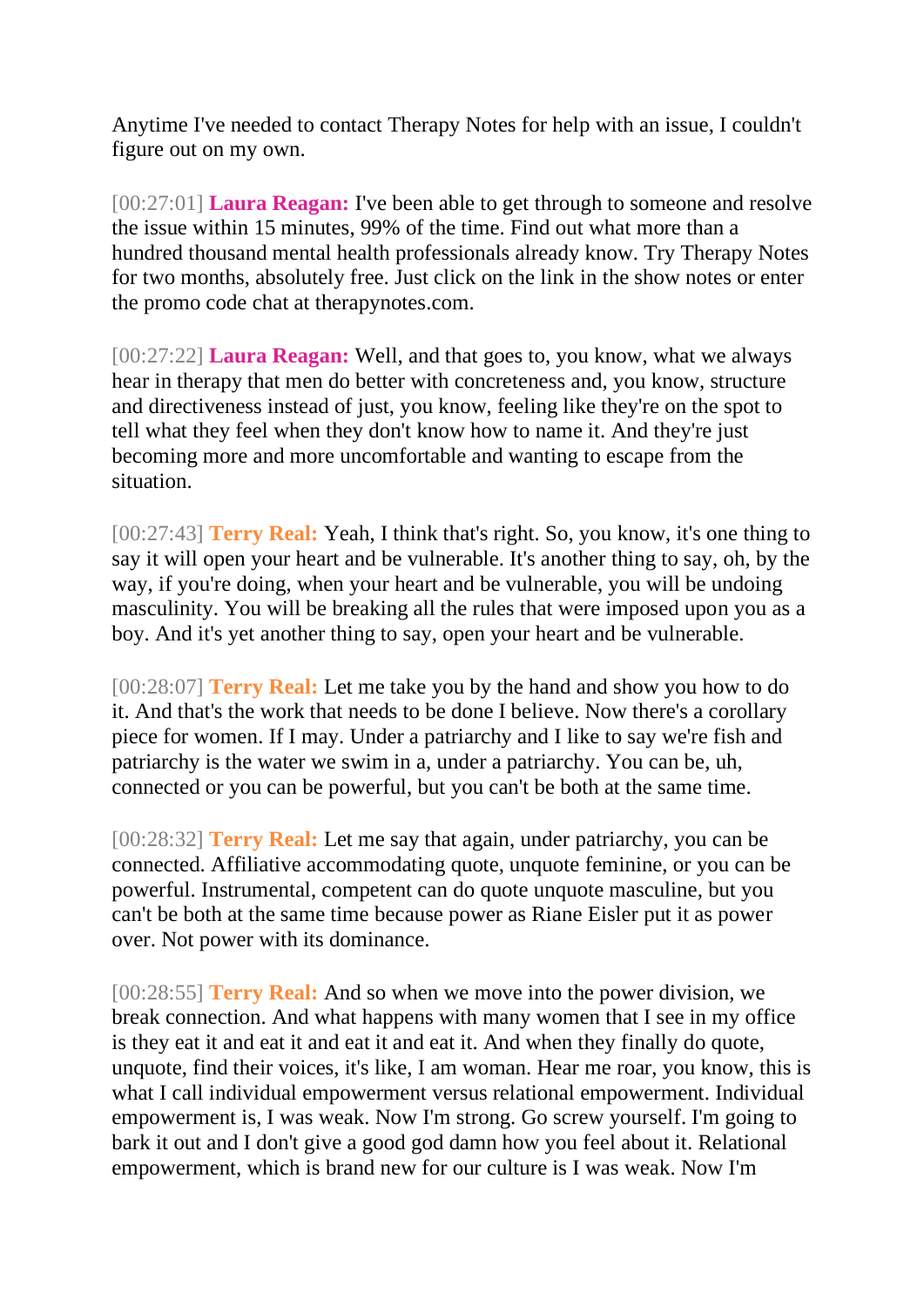strong. I'm going to stand toe to toe with you. I'm going to bring my full voice into this relationship.

[00:29:38] **Terry Real:** What do you need from me, honey? How can we work together as a team? And that is brand new and it breaks the back of individualism and it breaks the back of patriarchy. So I teach women the skill and it's very concrete of what I call soft power or loving power, how to stand up for yourself in no uncertain terms and cherish your partner in the relationship at the same time.

[00:30:06] **Terry Real:** Can I give you an example? Please. If this came to me, when I was working with a couple heterosexual couple young classic deal, uh, she, uh, uh, he wanted sex all the time. She wanted sex, none of the time and they were killing each other. So like any good therapist, I moved them off of that. To what does sex mean to you?

[00:30:27] **Terry Real:** And like a lot of men, this young man filtered, many of his emotional needs through sex, uh, being sexual man that he was desirable, that he was good looking that she liked him, that they were in good shape together, that she cared and et cetera, et cetera, et cetera. Okay. I do not do this. They came up with this two weeks later, they come in all smiles, the sex thing.

[00:30:49] **Terry Real:** Got it. Nailed. Uh, okay. There's a story here tell me the story. Yeah. So that night after the session they were home and lo and behold, he proposes sex. And rather than run to the other side of the room, which would be her normal move, newly empowered. This gal goes over to him and puts her arms around him and gives him a big passionate kiss.

[00:31:13] **Terry Real:** Looks him in the eye and says, this you're hot. I want you to know you are a capital H O T hot. You are gorgeous. You are sweet. You're a dear man. I feel so close to you. You got a big heart. I've never want anybody in my life as much as I want you, oh, by the way, I don't want to have sex tonight. Anyway. Let me tell you.

[00:31:34] **Terry Real:** I love you to pieces in there.

[00:31:39] **Laura Reagan:** Oh. I thought it was going somewhere else.

[00:31:43] **Terry Real:** And he, to his own amazement looked at her and went, uh, okay. And the reason why he was able to do that is because he felt so loved. And so cherished that the no went down just fine. And, uh, so there's a real skill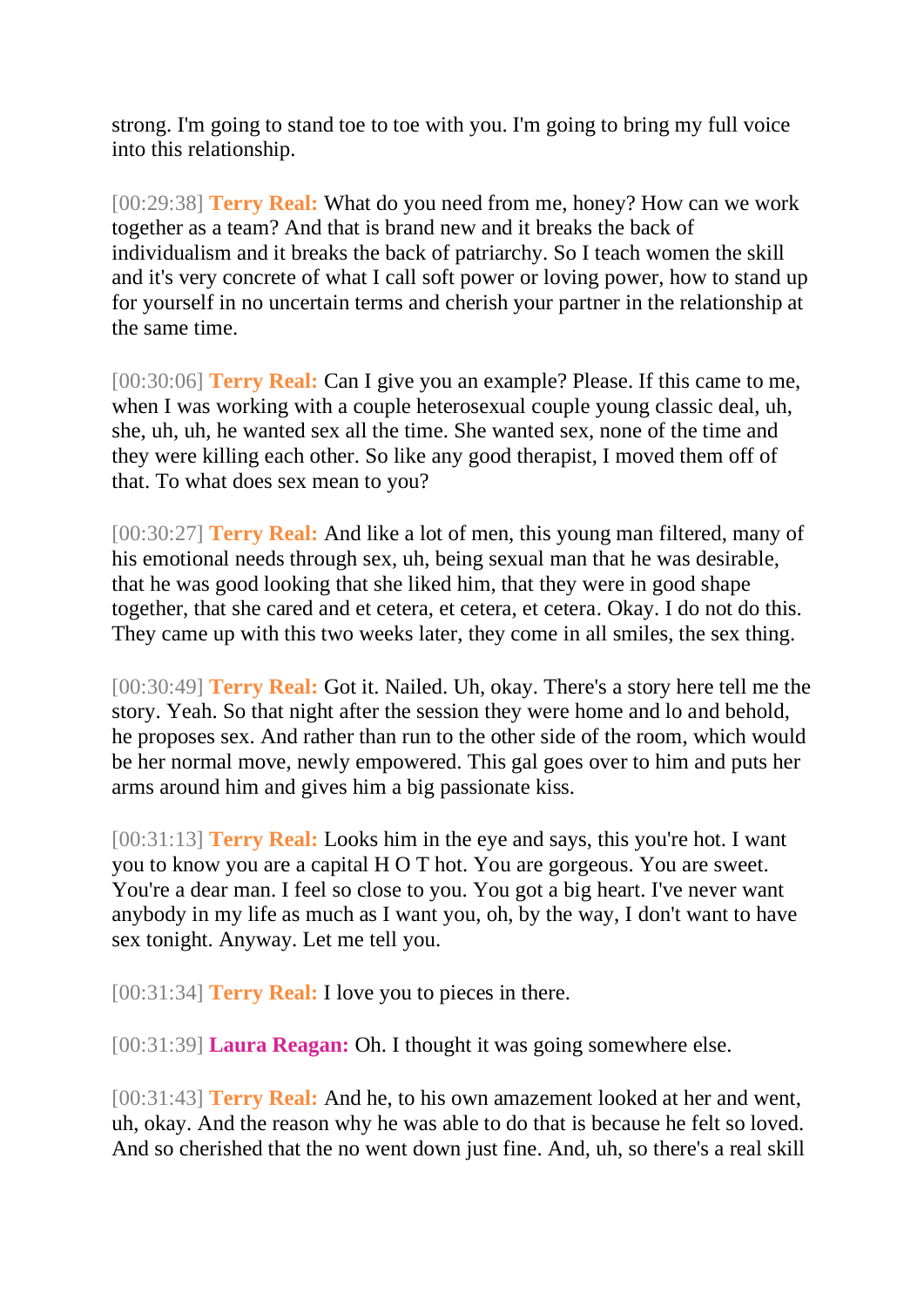here. You know, the difference, one thing where I don't like how you're talking to me and saying, I want to hear what you're going to say.

[00:32:07] **Terry Real:** Could you tell me down so I could listen to Laura at role-play Laura, not the real Laura, Laura, I want to be close to you. And when you call me a chauvinist asshole, uh, I feel pushed away the other side of the room. Could you redo that? And, and, uh, let me get as close to you as I want to be, but who confronts anybody like that?

[00:32:30] **Terry Real:** No one, they have to be trained. They have to be taught. And that's what I go into in the new book. How to be held and not lose the us, the relationship and not lose your power both in the same time.

[00:32:44] **Laura Reagan:** It's beautiful. And it, I mean, again, it just feels so, right, because you know, it's not about me saying, okay, it's my turn.

[00:32:52] **Laura Reagan:** You've been a jerk for 26 years and now I get to be a jerk to you. It's it's about like, I want us to be connected. I want to feel like we are a team. I don't want to have power over, but I don't want you to have power over me either. You know? And if you want to have power over me, then I'm going to be fighting to take back my power.

[00:33:14] **Terry Real:** You know, uh, what I would say is I'm going to be fighting to help you remember that, um, power over is a toxic nightmare for both of us. And that if in your interest to treat me well, you know, uh, I don't talk to PE. This is not a power game. This is not a win, lose game. This is like, how are we going to work together in a way that's going to, it's like the difference between saying I want sex I need sex.

[00:33:42] **Terry Real:** We have to have more sex in this relationship and saying, honey, you know what? We both deserve a great sex life. It's kind of fallen off the planet. What do we need to do to resurrect it? What a difference, two ways of saying the same thing, but oh my God, one is relational. One is linear individualistic. The way we normally talk in this culture and the other is wise relational and loving how to be strong and loving at the same time.

[00:34:10] **Laura Reagan:** Yeah. It's like, we have a problem. Let's come to a solution together. Instead of you are the problem and I'm going to lash out at you kind of thing.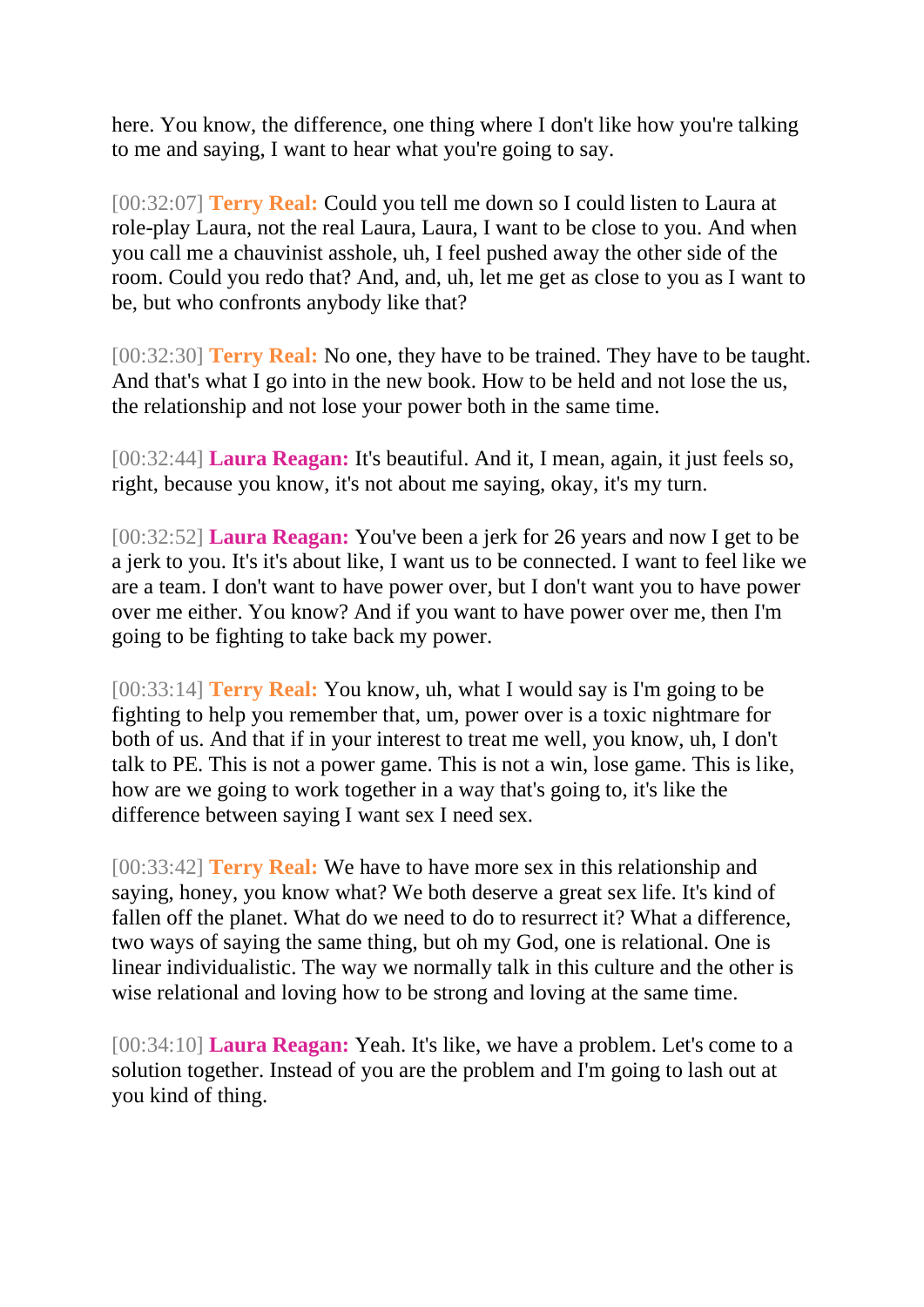[00:34:18] **Terry Real:** Yeah, that's exactly right. I write about this in the book. I say that virtually everybody who sees me is an essentialist, uh, what's what's the problem in your marriage?

[00:34:29] **Terry Real:** Her. And what's her problem? Well, that's just who she is. She is essentially like that. I tell a story of a guy we'll call him Bill. There are lots and lots of stories in the book, and I'm proud that the stories read like stories. So many clinical vignettes are cardboard. Uh, there's something novelistic about that. That is best.

[00:34:51] **Terry Real:** Anyway, Bill comes in. I asked him the question I asked, most people just starting off a session. I say, what would you wish for if this therapy were to work brilliantly, what would you get out of it? And, uh, Bill God bless him, says I want to get laid. Okay. Alright. He knows why he's there.

[00:35:12] **Terry Real:** I say to him, okay, so I did brilliantly deduced, your sex life is not what you want it to be, right? Why is that? That's my wife. Well, what's the matter with her? I dunno, she's just cold. She's frigid, their whole family's cold. I just don't think she's into it.. Okay. I dismiss Bill and bring in Mrs. Bill. Hi. Hi. Bill's not happy with your sex life. Oh yeah tell me about it. I hear you're not having much sex now. Why not? Are you kidding? Who would, he's a terrible lover. He's had premature ejaculation for 20 years. He won't deal with it. He won't talk about it. Every time I bring it up, he gets mad at me. Screw him the hell with it. I'm done.

[00:35:53] **Terry Real:** I bring. I bring Bill back in yet. I dismiss Mrs. Bill and I bring in Mr. Bill. And I say to her, I say to him, I've got great news for you.

[00:36:06] **Terry Real:** And the great news is systemic wisdom. The great news is Bill. She's not just a cold frigid bitch. You have something to say about this. If you change your behavior, let's see what happens. And this is great news for Bill and it's true for all of us. We're all like, you know, some giant guy sitting on one end of the seesaw, complaining to everybody who walks by that his wife.

[00:36:35] **Terry Real:** Can't come down from the other end of the seesaw. And he's tried to reason to cajole promise scream to won't come down and we therapists tap Bill on the shoulder and say, listen, let me tell you something. If you go up, maybe she'll come down. And this is the revelation. This is the wisdom that we as therapists have, that the people who see us don't have that this is in the ecology.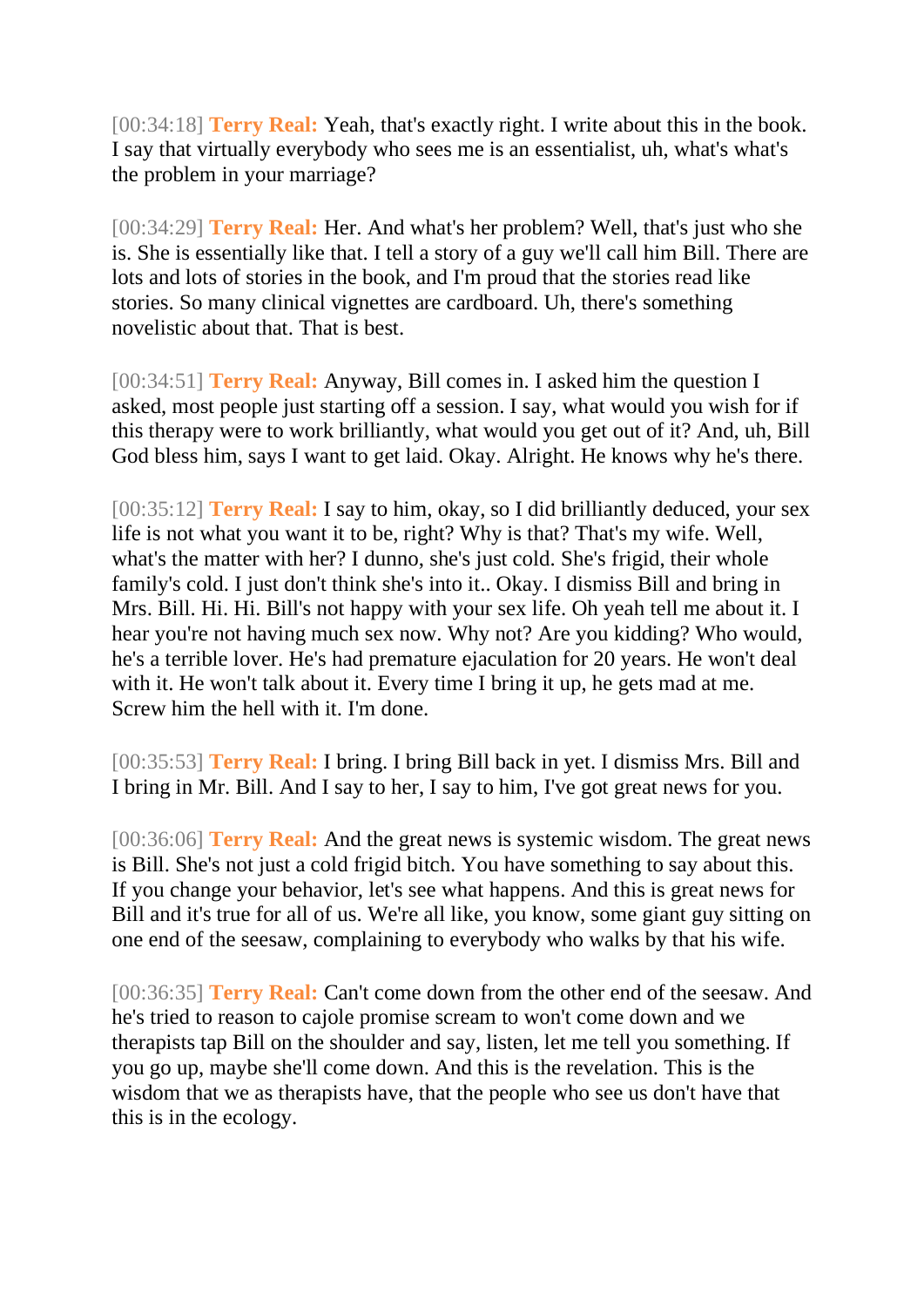[00:37:03] **Terry Real:** That you're connected that the delusion of individualism is that we're apart from nature. And the delusion of patriarchy is that we control nature. And they're both nuts. Our relationships are our biosphere. We're not apart from them, we're in them. And once you realize that, for example, your marriage is your biosphere.

[00:37:26] **Terry Real:** You know, you can choose to pollute it over here with your temper, but you'll breathe in that pollution over here with your wife's anger or distance or lack of generosity. It's inevitable. You can't escape your own system. And so we moved from thinking linearly and stupidly and selfishly to thinking ecologically, relationally and wisely.

[00:37:53] **Terry Real:** And that's the transition that the whole book is about how to do that.

[00:37:59] **Laura Reagan:** So is the, what you have in the book and the newest book is it translated into what you teach in the Institute?

[00:38:09] **Terry Real:** Yes. We have a thriving Institute 2 year training, prep track, and. We teach relational life therapy. That's the, that's the name of the school.

[00:38:19] **Terry Real:** There are three phases of relational life therapy. The first phase we call awaking the client up. Loving confrontation. This is what you're doing to blow your foot off. You're lying or you're evading or you're shutting down or you're controlling or you're, uh, indulging anger over and over. This is the repetitive thing.

[00:38:40] **Terry Real:** This is what your adaptive child does over and over again. You wake up to that too. We move into trauma. We do deep trauma work. I think we're, uh, Janina Fisher also, but I think we're the only two. We do deep trauma work in the presence of the partner. The burner sitting right next to you, you know, once I get what your adaptive child is doing, the next question is where did you learn to do that?

[00:39:08] **Terry Real:** And that takes us into family of origin, trauma work and inner child work. You form a relationship to that little boy or girl, and you begin to tend to them and don't let them act out in your relationships. And then the third phase is teaching. Uh, once I tell you it, once we reveal what you're doing this, so God awful, we don't just leave you swinging in the wind.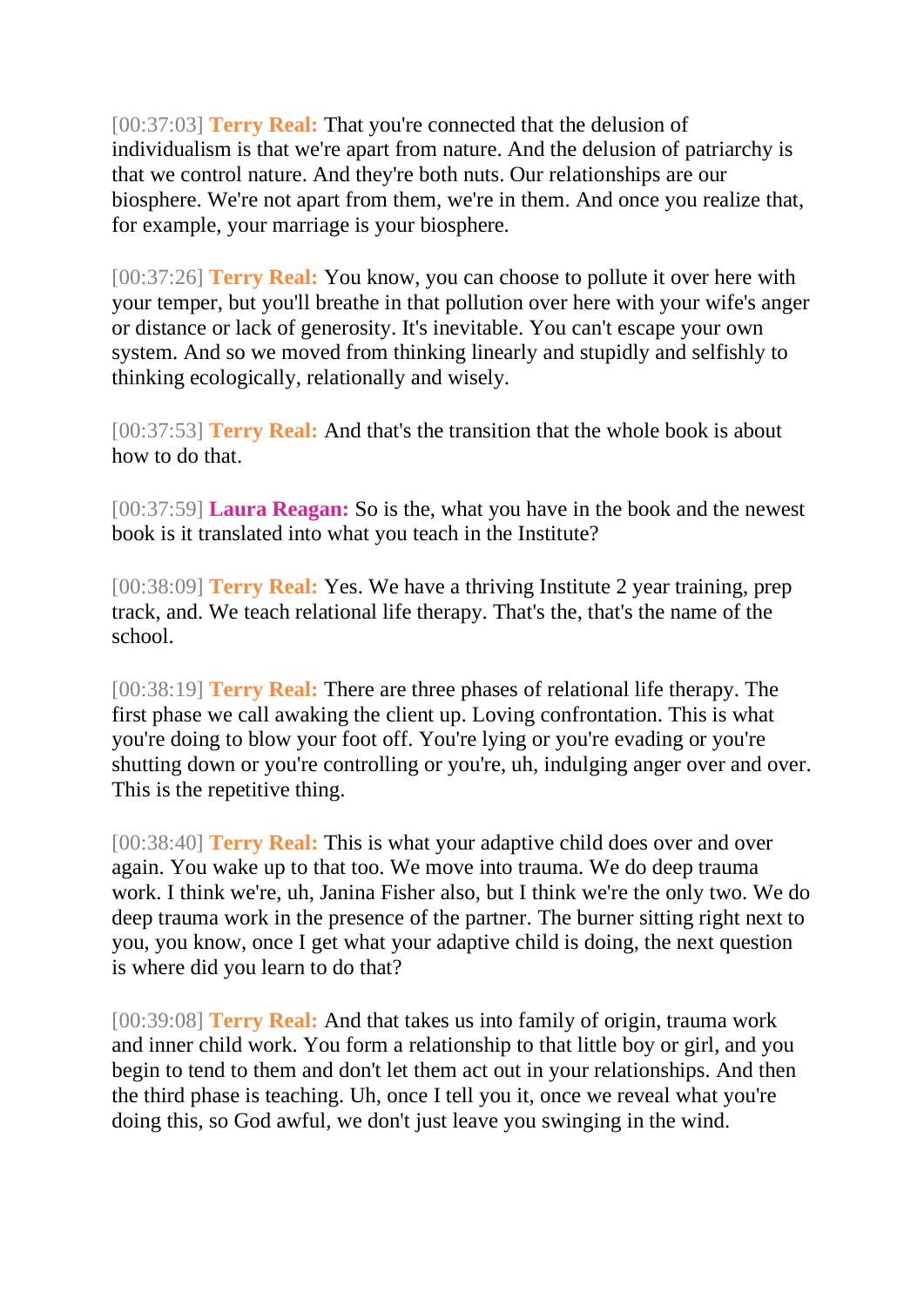[00:39:32] **Terry Real:** This is different from a lot of total work. Like my dear friend ditch worse than I have been around the block on this, you know, ifs both personally. And, uh, and on stages together, it take believes like a lot of trauma people that if you remove the trauma that people intrinsically know how to be intimate with.

[00:39:51] **Terry Real:** I think that's wishful thinking, frankly, I think we live in a anti-retaliation or narcissistic, a big patriarchal culture. And within that culture, we do not teach boys and girls the skills they need to realize our. Beautiful dreams of lifelong closeness with each other. And so once we identified the adaptor child response, once we go back into your childhood and release some of the energy that created that adaptive child, then we teach you.

[00:40:25] **Terry Real:** Okay. Try doing it this way. For example, soft power, loving power. Try not to tell your partner in no uncertain terms, just how angry and miserable you are rather tell them what you would like for them and what that might look like. So we coach people in how to do it differently. And I think we're the only system that I know that does all three loving confrontation, deep trauma work, and then education and skill building.

[00:40:55] **Terry Real:** This is how it's, this is what intimacy looks like. Let's get to it.

[00:41:00] **Laura Reagan:** So how long would you typically work with a couple in this model? Uh,

[00:41:05] **Terry Real:** I tell my couples it's a matter of months, not weeks, not years. So I'm going to say three to 12 months. Usually.

[00:41:14] **Laura Reagan:** That's great. I mean, that's a lot of good work to be able to do. And especially if it's as short as three months, but even in 12 months to be able to heal those relationship wounds.

[00:41:26] **Terry Real:** Yeah, it

[00:41:28] **Terry Real:** is amazing. Well, we've got something on our side, which is that we're born to be relational. This is, you know, it research tells us that he's the youngest of infants within weeks are reaching out for connection. The human body thrives on the emotional connection is as important as not smoking or diet or exercise for our physical health as a species we're born to be relational.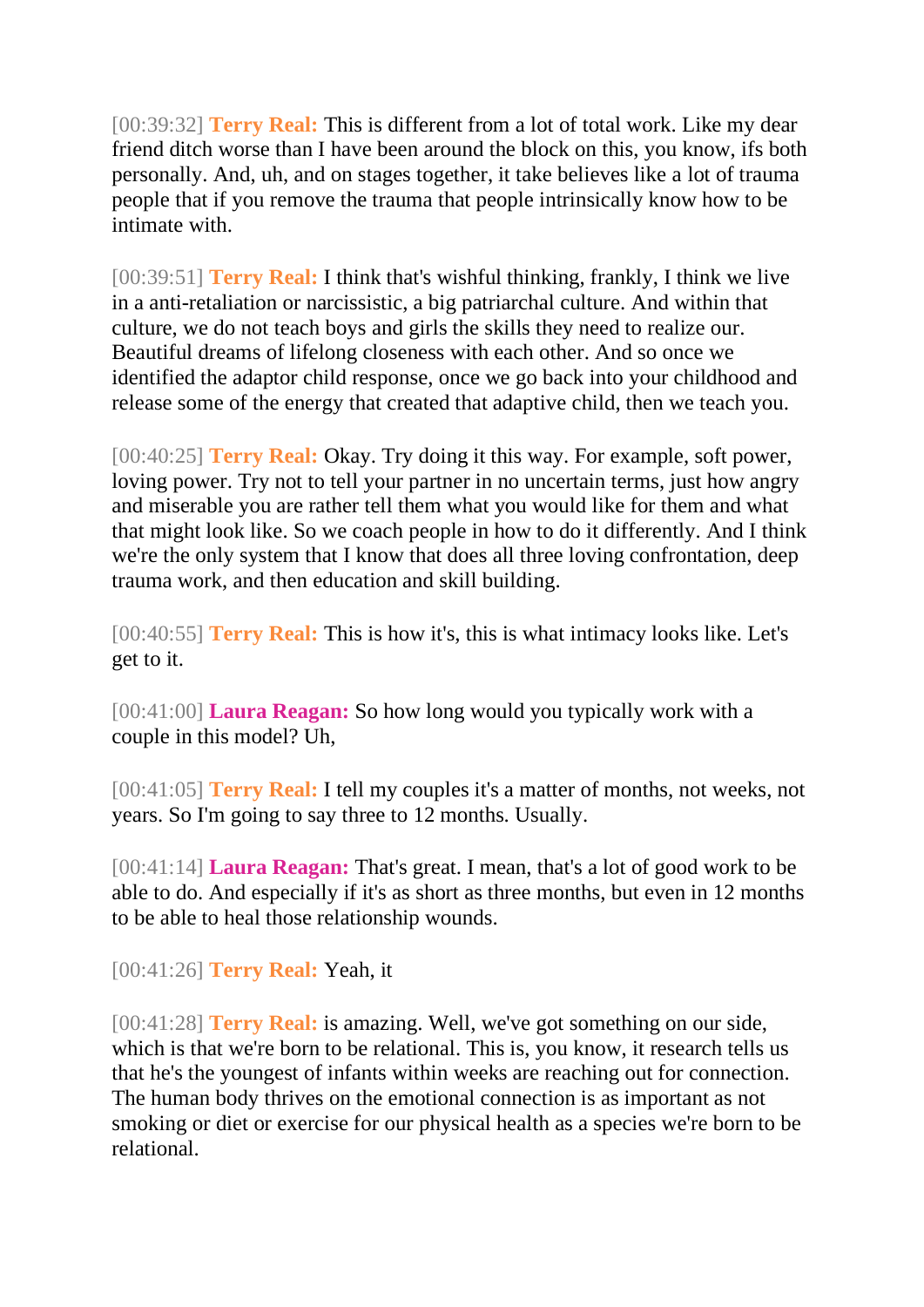[00:41:59] **Terry Real:** And so when we can help somebody, I call it move into the jet stream of connection. It's so pleasurable that they just want more. And the defenses melt away. If you can take them by the hand and teach them how to do it, it's so gratifying to do it, that they move very quickly and permanently so long as you add the trauma piece with it.

[00:42:25] **Terry Real:** If you just do the skill-building without going back into jobs where they're going to get overwhelmed, but if they have an ongoing relationship with those inner children. And they know, they know down to the ground, the repetitive pattern they keep doing over and over again, and they have new skills to replace it with all three of those together can produce really a transformed person in a very short time.

[00:42:52] **Laura Reagan:** Wow. I feel like a good place to close is a quote that you have said before, and I feel like it fits. Here in kind of like a bigger picture context. The quote is family pathology rolls from generation to generation like a fire in the woods, taking down everything in its path until one person in one generation has the courage to turn and face the flames.

[00:43:16] **Laura Reagan:** That person brings peace to his ancestors and spares the children that follow. And I feel like this is beyond just family generational healing. It's culture.

[00:43:27] **Terry Real:** Yes it is. It absolutely is. And one of the ways that I get people to work is by reminding them that this is not for you alone. You know, when I think the great pieces look, the first book I wrote, I Don't Want To Talk About It about men and depression.

[00:43:44] **Terry Real:** There's a large photo biographical piece in that. And I say, my, I am the son of a violent, depressed, angry man. He was the son of a violent, depressed, angry man. I have two boys now, 31 and 34. And they do not say that. And that is the greatest work of my life. So one of the ways that, you know, a lot of big guys won't do this relational work for themselves and they won't do it for their godawful wives, but they will do it for their children.

[00:44:19] **Terry Real:** And I think that both individually and collectively w we are living in horribly divisive times and remembering the unity, remembering the whole, remembering the community. That we are not a part from the world we're in and we certainly don't dominate the world we're in that we must interact in ways that are communal and collaborative and mutually respectful.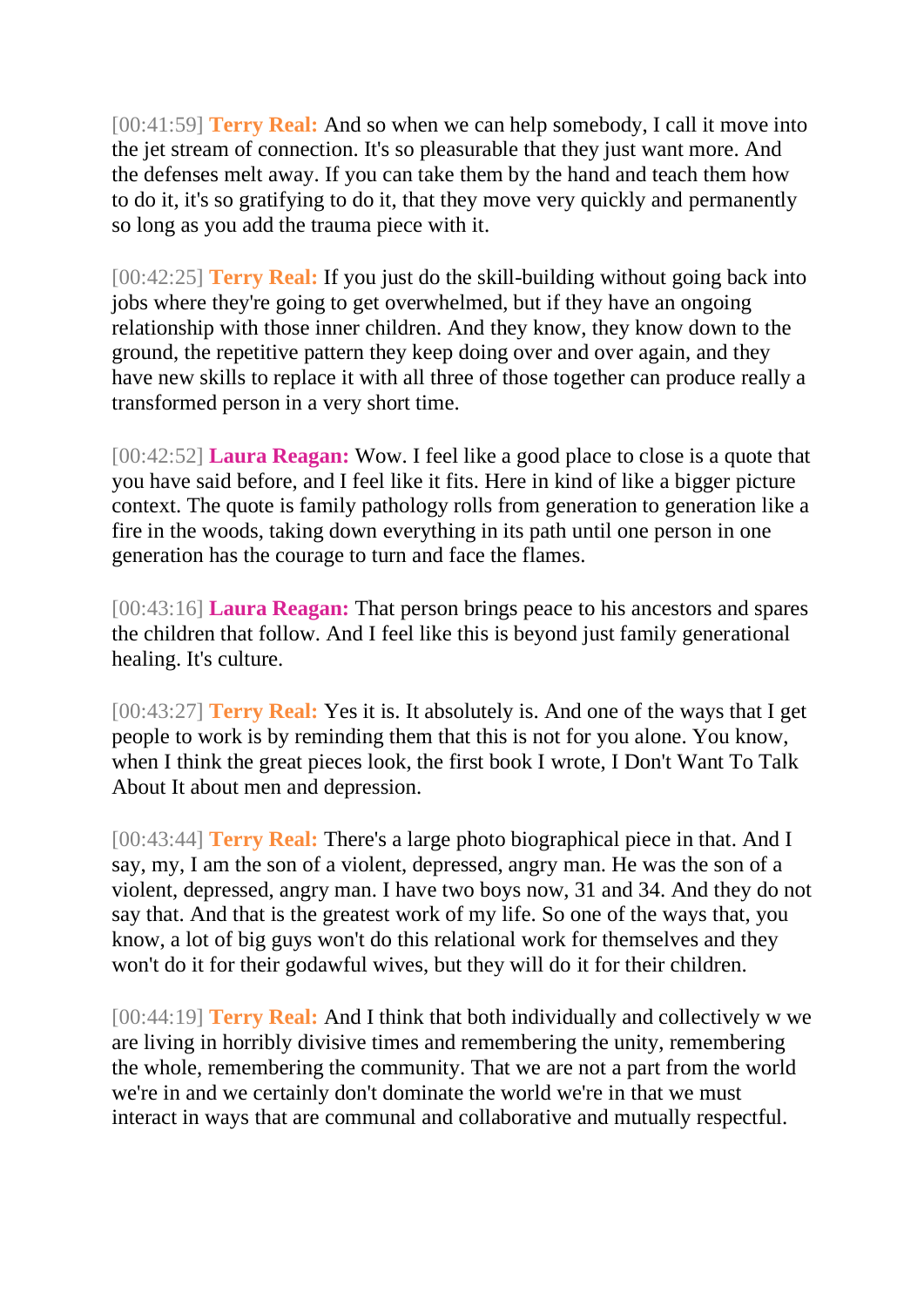[00:44:49] **Terry Real:** If we don't learn how to do that as a species, we're on the skids. So, uh, I think this is, you know, one of the things I say is, look, we may not be able to being peace to Ukraine. Or to the Middle East, but we sure can bring peace to our living rooms and our bedrooms. So let's start the work right here with our own lives.

[00:45:11] **Laura Reagan:** Terry Real saves the world,

[00:45:17] **Laura Reagan:** but not to make light, but it's, you know, it's the ripple effects of what we do interpersonally. Is what expands out. It's all of our interactions with everyone else in our lives and our communities. And, you know, if we're violent in our world, we're violent and we're spreading that out. And if we're kind and collaborative and connected in our world, then that's what we're spreading out.

[00:45:40] **Laura Reagan:** So I'm seriously saying like this really is world changing stuff. So I'm so grateful that you were able to take the time to come and share about it here on Therapy Chat today. And can you tell everyone where can they find all the wonderful training, the books and all that you have going on?

[00:45:59] **Terry Real:** Yeah, just go to my website, terryreal.com T E R R Y R E A L.

[00:46:06] **Terry Real:** There's a, for the general public there's listening, there's some wonderful tools. There's an inventory you can take about where you are and where your partner is and what the dynamic is between you. For therapists. There's a many, many trainings we're currently revamping the school top to bottom, and we're going to fling open the door then.

[00:46:25] **Terry Real:** May, but come and look at the website, terry real.com. There's all sorts of goodies there for you. The book comes out in June seven, you can pre-order it. And, um, uh, I'm very proud of it. I think it's going to help a lot of people. I really do.

[00:46:41] **Laura Reagan:** I really do think so too. And thank you again, Terry, for coming onto Therapy Chat today.

[00:46:46] **Terry Real:** It's been a joy. I appreciate this.

[00:46:50] **Laura Reagan:** Thank you to Therapy Notes for sponsoring this week's episode. I do love therapy notes. It's such an asset to my business and